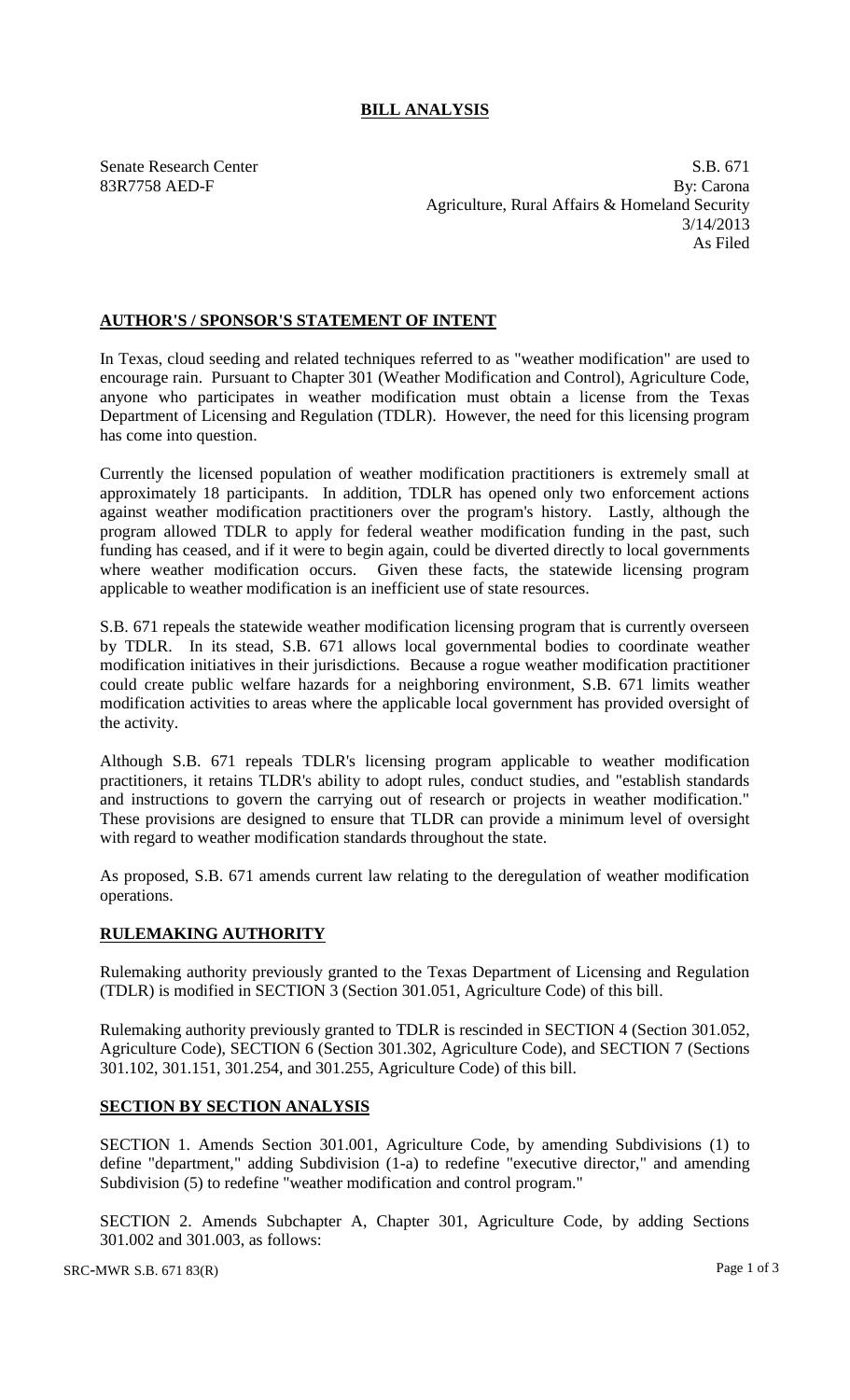Sec. 301.002. REGIONAL PLANNING OF WEATHER MODIFICATION. (a) Authorizes a regional planning commission, council of governments, or similar regional planning agency created under Chapter 391 (Regional Planning Commissions), Local Government Code, to coordinate weather modification operations in the territory of the commission, council, or agency and with other commissions, councils, or agencies.

(b) Requires a person who engages in activities for weather modification and control to be in compliance with any plans or recommendations adopted in accordance with Subsection (a) by the commission, council, or agency.

(c) Prohibits a person from engaging in activities for weather modification and control in an area where the applicable commission, council, or agency has not coordinated weather modification operations as provided by Subsection (a).

Sec. 301.003. APPLICATION OF CERTAIN LAW. Provides that Section 51.202 (Fees), Occupations Code, does not apply to TDLR in the administration of this chapter.

SECTION 3. Amends Section 301.051, Agriculture Code, as follows:

Sec. 301.051. RULES. Authorizes the Texas Department of Licensing and Regulation (TDLR) to adopt rules necessary to exercise the powers and perform the duties under this chapter and establish standards and instructions to govern the carrying out of research or projects in weather modification and control that TDLR considers necessary or desirable to minimize danger to health or property. Deletes existing text authorizing TDLR to adopt rules necessary to establish procedures and conditions for the issuance of licenses and permits under this chapter.

SECTION 4. Amends Section 301.052, Agriculture Code, as follows:

Sec. 301.052. New heading: STUDIES. Authorizes TDLR to make any studies or investigations, obtain information necessary or proper to administer this chapter. Deletes existing text authorizing TDLR to make any studies or investigations, obtain any information, and hold any hearings necessary or proper to administer or enforce this chapter or any rules or orders issued under this chapter.

SECTION 5. Amends the heading to Subchapter G, Chapter 301, Agriculture Code, to read as follows:

#### SUBCHAPTER G. IMMUNITY

SECTION 6. Amends Section 301.302, Agriculture Code, as follows:

Sec. 301.302. PRIVATE LEGAL RELATIONSHIPS. Provides that this chapter does not affect private legal relationships, except that an operation conducted under this chapter, rather than under the license and permit requirements of this chapter, is not an ultrahazardous activity that makes the participants subject to liability without fault.

Deletes existing Subsection (a) designation and existing Subsection (b) prohibiting the fact that a person holds a license or permit under this chapter or that the person has complied with this chapter or the rules issued under this chapter from being admissible as evidence in any legal proceeding brought against the person.

SECTION 7. Repealer: Section 301.060 (Disposition of License and Permit Fees), Agriculture Code.

Repealers: Subchapters C (Licenses and Permits), D (Election for Approval of Permit that Includes Authorization for Hail Suppression), E (Sanctions), and F (Revocation and Suspension of Permit), Chapter 301, Agriculture Code.